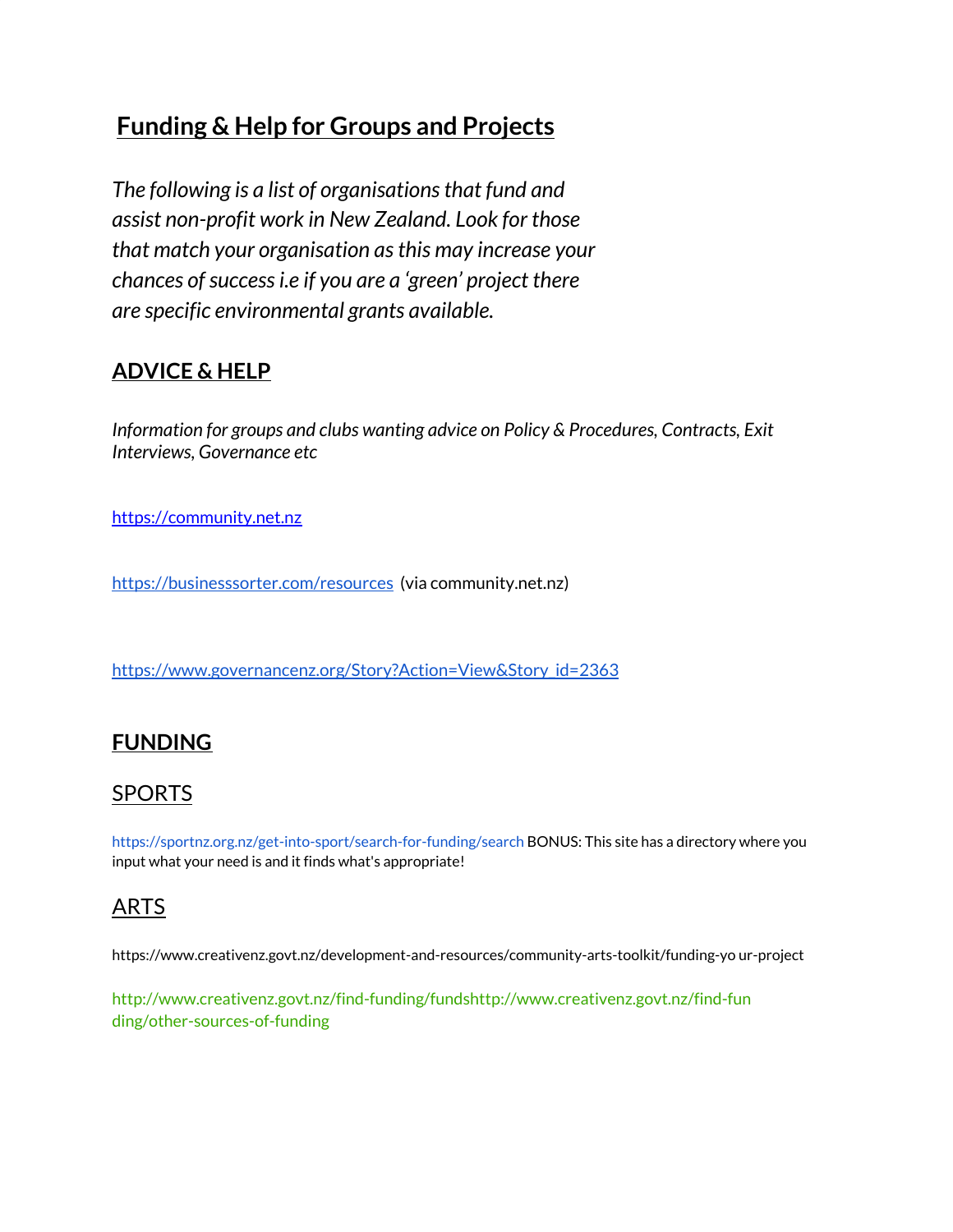# COMMUNITY & GENERAL

https://www.centralotagoarts.com/resources/funding-and-grants/ Creative Communities/Central Lakes trust/CLASS/OCT/NZ Community Trust/ The Mazda Foundation / Pub Charity/ Arts Grant / Wanaka Arts Charitable Trust)) NOTE: *There is more detailed information on each of these below.*

# https://workingtogether.org.nz/apply/

https://generosity.org.nz *NOTE: there is a cost to use thissite so log into your local library website and search via them aslibraries hold a subscription and you can search the appropriate placesto apply.*

https://tindall.org.nz/other-funding-resources/

https://www.communitymatters.govt.nz/community-organisations-grants-scheme/ (COGS)

**Lottery Grants Board:** www.communitymatters.govt.nz/lottery-grants-board/

**Next Foundation:** http://www.nextfoundation.org.nz/applications

**Len Reynolds Trust:** http://www.lenreynoldstrust.co.nz/

**Wayne Francis Charitable Trust:** https://www.wfct.org.nz/

# **DV Bryant Trust Board:**

http://www.bryanttrust.co.nz/28/our-support/making-a-funding-application-information- documents

**Public Trust: –** https://www.publictrust.co.nz/grants/how-do-i-find-one

**Todd Foundation:** www.toddfoundation.org.nz

**JR McKenzie Trust:** http://jrmckenzie.org.nz

**Hugh Green Foundation:** www.hgg.co.nz

**Working Together More Fund:** www.workingtogether.org.nz

**Sport New Zealand:** www.sportnz.org.nz

https://www.growregions.govt.nz/get-funding/

Lend a hand with Trust power and rotary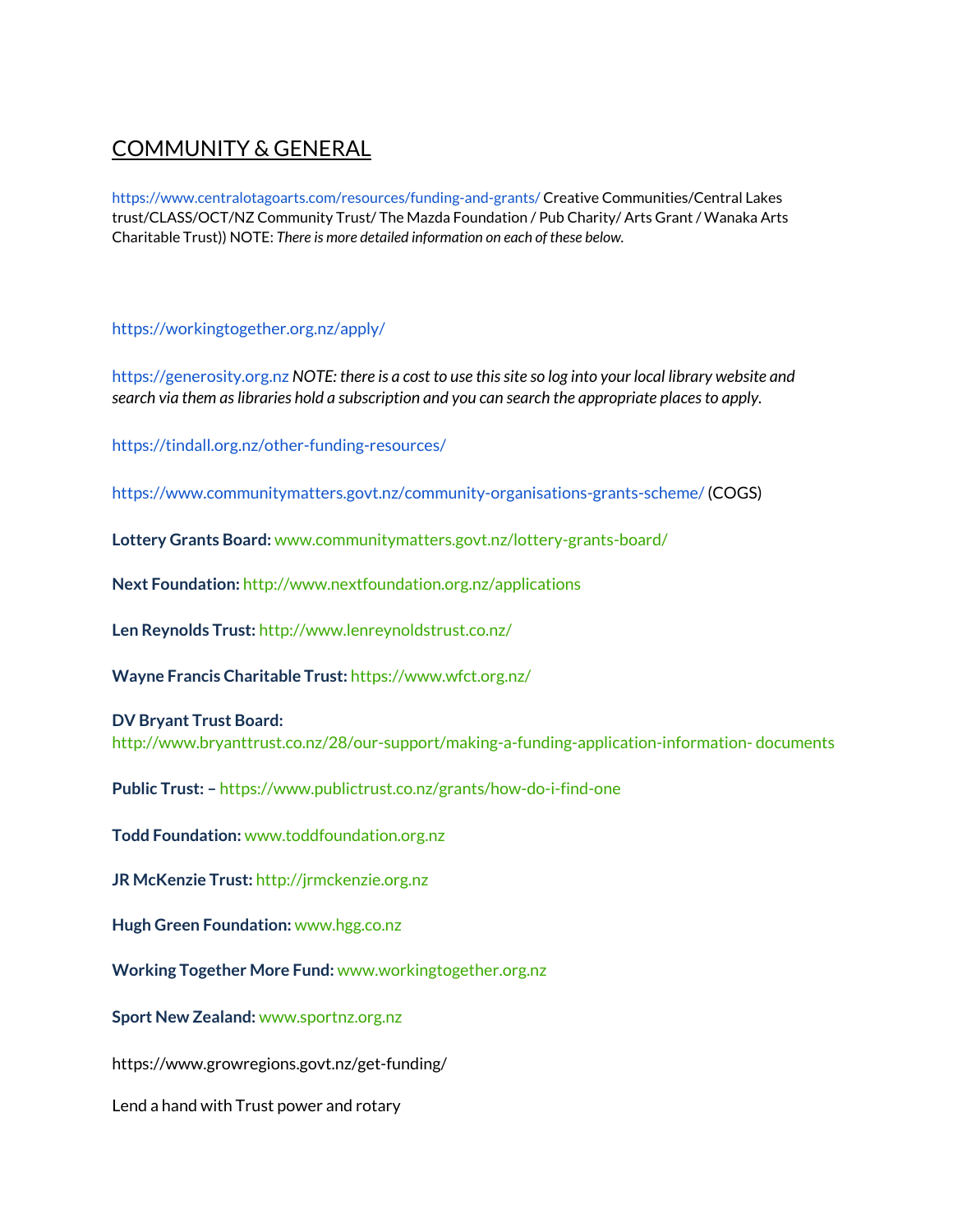https://www.trustpower.co.nz/getting-to-know-us/community-involvement/lend-a-hand-foundatio n

**Transpower Community Care Fund** ( \$5000- \$50000 Maori and Community environmental benefits)

Perpetual Guardian (various amounts \$ up to \$100,000) https://www.perpetualguardian.co.nz/philanthropy/grants-and-scholarships

Sargood Bequest ( less than \$5000) https://www.sargoodbequest.org.nz/get-grant/

Lions Foundation https://www.lionfoundation.org.nz/applying-for-funding/

# **ENVIRONMENT**

WWF NZ Community Conservation ( max \$15000) https://www.wwf.org.nz/what\_we\_do/community\_fun ding/

Community Environment Fund (Ministry of Environment) ( good amounts) https://www.mfe.govt.nz/more/funding

https://www.mfe.govt.nz/more/funding/community-environment-fund/eligibi lity-criteria

DOC https://www.doc.govt.nz/get-involved/funding/

# **PLEDGEME**

- 1. Project not \$ limit ( Some like Colletts Corner have been \$500000)
- 2. Equity companies invest and offer shares

3. Lending - a loan

What you need to have...support in numbers - CROWD

2. Transparent information - COMMUNICATION 3. Great team - TEAM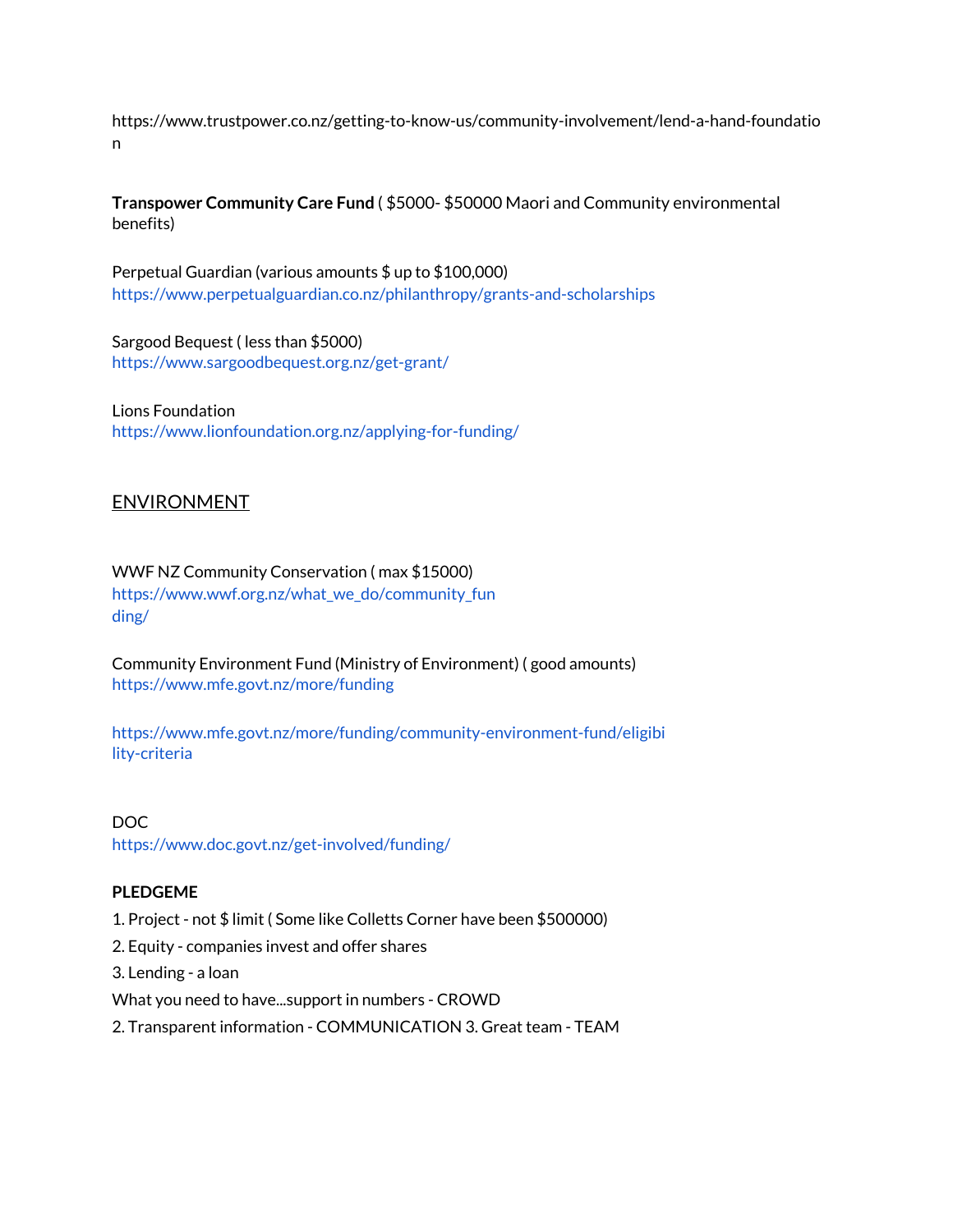## 1.**CREATIVE COMMUNITIES SCHEME**

This supports and encourages local communities to create and present diverse opportunities for accessing and participating in arts activities.

Under the scheme, 'the arts' are broadly defined as 'all forms of creative and interpretative expression'. This includes opportunities for creative participation in performance, music, visual arts, digital art, applied arts, arts education, literary workshops, digital storytelling, and many other activities.

To find out more about applying for funding and application deadlines for Creative Communities in Central Otago contact Judith Whyte (Central Otago District Council).

DDI 03 4400618

Fax 03 4400606

Email judith.whyte@codc.govt.nz

### **2.CENTRAL LAKES TRUST**

Central Lakes Trust (CLT) is a charitable trust supporting our community, by granting funds for charitable purposes throughout the Central Lakes District. Annually, approximately \$6 - 9 million is granted to community organisations throughout the Trust's funding region, which spans most of Central Otago and Queenstown Lakes.

To find our more about CLT click HERE

To find out what CLT generally fund click HERE

To find out what CLT generally don't fund click HERE

**Contact details:**

Office Administrator

Central Lakes Trust

Phone: 0800 00 11 37

e-mail: info@centrallakestrust.org.nz

Web: http://www.centrallakestrust.org.nz

Address:

PO Box 138

Cromwell 9342

**3.CLASS** [Central Lakes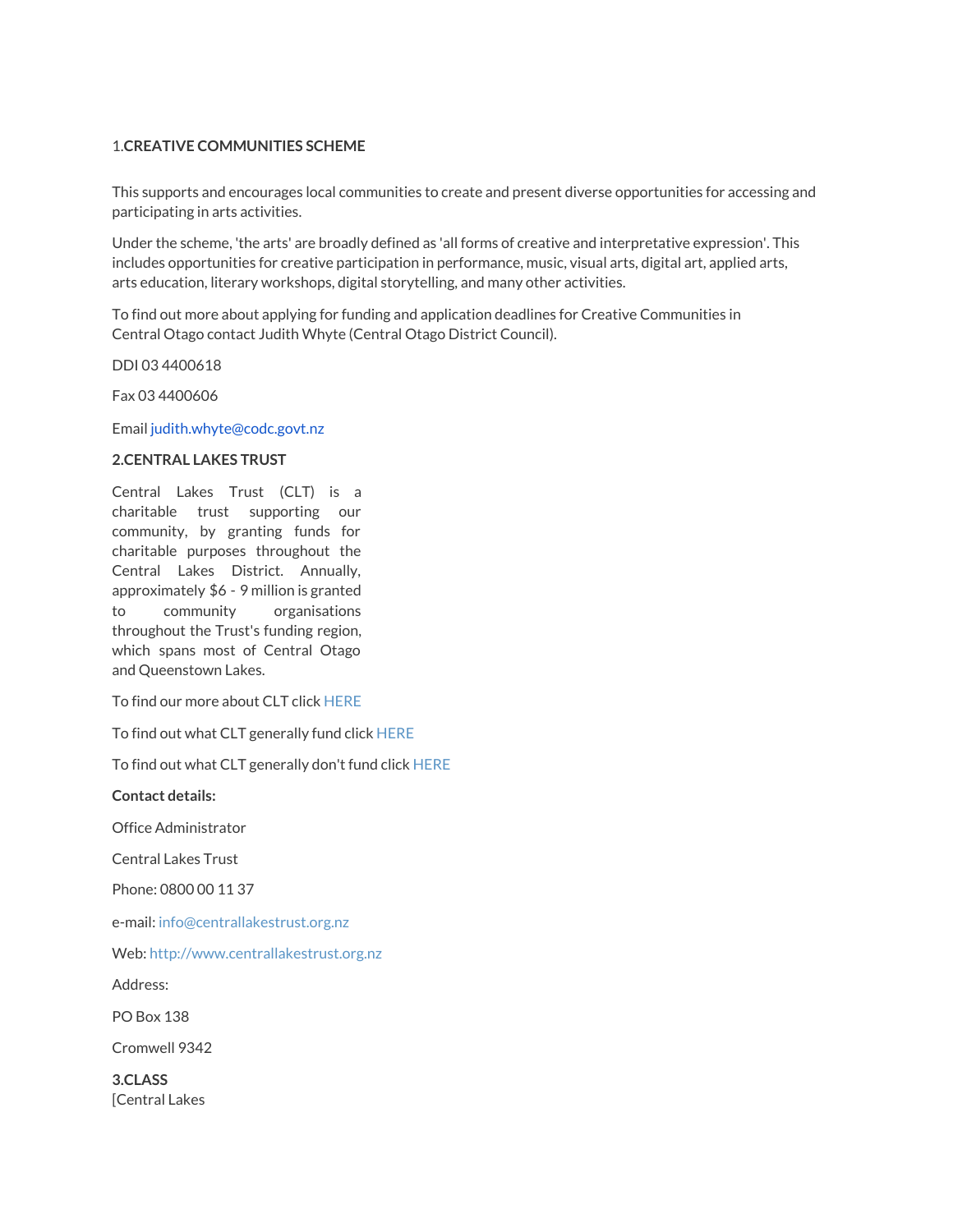Trust Arts Support Scheme]

These grants are administered by the six Community Arts Councils in the Central Lakes Trust region to increase, at a local level, both participation in the arts and the range and diversity of arts available to the community.

These grants are administered by the six Community Arts Councils in the Central Lakes Trust region to increase, at a local level, both participation in the arts and the range and diversity of arts available to the community.

The maximum amount per project that can be funded through this Scheme is \$2,000. If funding greater than \$2,000 is required, then a formal application should be made to the Central Lakes Trust by way of the standard Central Lakes Trust grant application form.

Conditions of CLASS

For the purposes of the Central Lakes Trust Arts Support Scheme,"Arts"is defined as,"all forms of creative and interpretive expression". These include:

- Language, Arts and Literature
- Performing Arts
- Visual Arts
- Multi-disciplinary (projects which cross over two or more of the above categories) 1. Applicants must meet the Scheme's eligibility criteria 2. Grants are limited to a maximum of \$2,000 per project 3. Applicants can only receive one grant in any 12-month period from Central Lakes Trust

either through: Central Lakes Trust Arts Support Scheme, or directly from Central Lakes Trust itself

#### **Community Arts Council Contacts**

Alexandra Community Arts Council

Shona Bain

Central Otago REAP, 17A Brandon Street, Alexandra 9391

Telephone: 03 448 6115

Email: alexcommarts@gmail.com

Creative Queenstown

Jan Maxwell

Queenstown Lakes District Council, Private Bag, Queenstown 9348

Telephone: 03 441 0469

Email: janm@qldc.govt.nz

Cromwell & Districts Community Arts Council

Peter Mead

82 Neplusultra Street, Cromwell 9310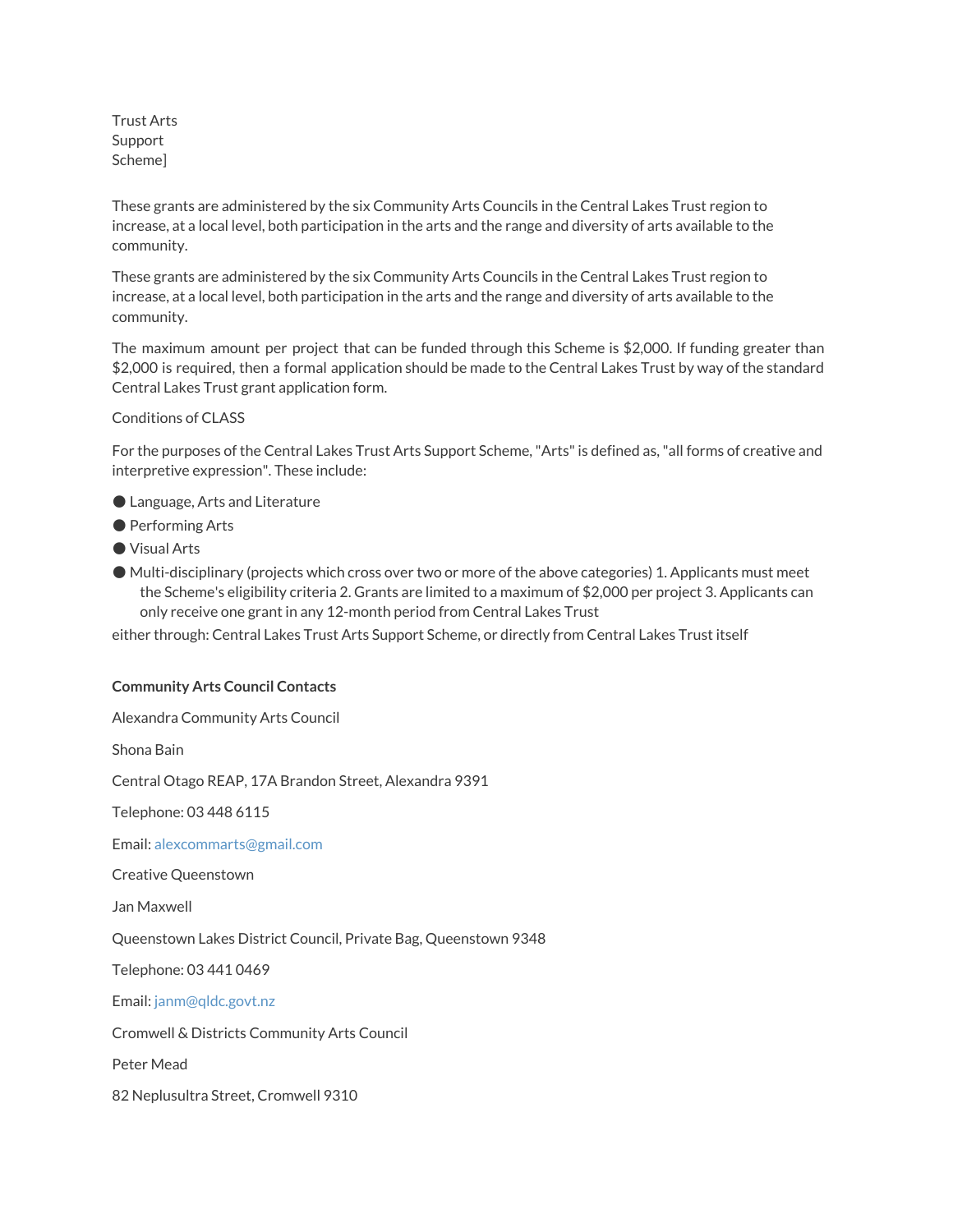Telephone: 03 445 1266 Email: perome@xtra.co.nz Heather McPherson 320 Felton Road, Bannockburn RD 2, Cromwell 9384 Telephone: 03 445 0477 Roxburgh Community Arts Council Wyn Dryden 16 Henderson Drive, Molyneux Estate, Alexandra Telephone: 03 448 8925 or Anita Christie 49 Scotland Street, Roxburgh 9500 Telephone: 03 446 8130 Email: randachristie@kinect.co.nz Upper Clutha Community Arts Council Robyn van Reenen P O Box 216, Wanaka 9343 Telephone: 03 443 1810 Email: rvr@cleangreen.co.nz

# **4.OTAGO COMMUNITY TRUST**

#### Will fund: Groups

Criteria: The Trust will distribute money to any organisation whether it is incorporated or not, but the organisation must not be run for private profit. In general an organisation will be:

\* An incorporated society.

\* A registered charitable trust.

\* A limited liability company fully owned by one of the above and operating for charitable purposes.

\* An unincorporated body which although not formally constituted is controlled by an association of persons and produces annual accounts. These groups can apply for a donation up to \$1,000.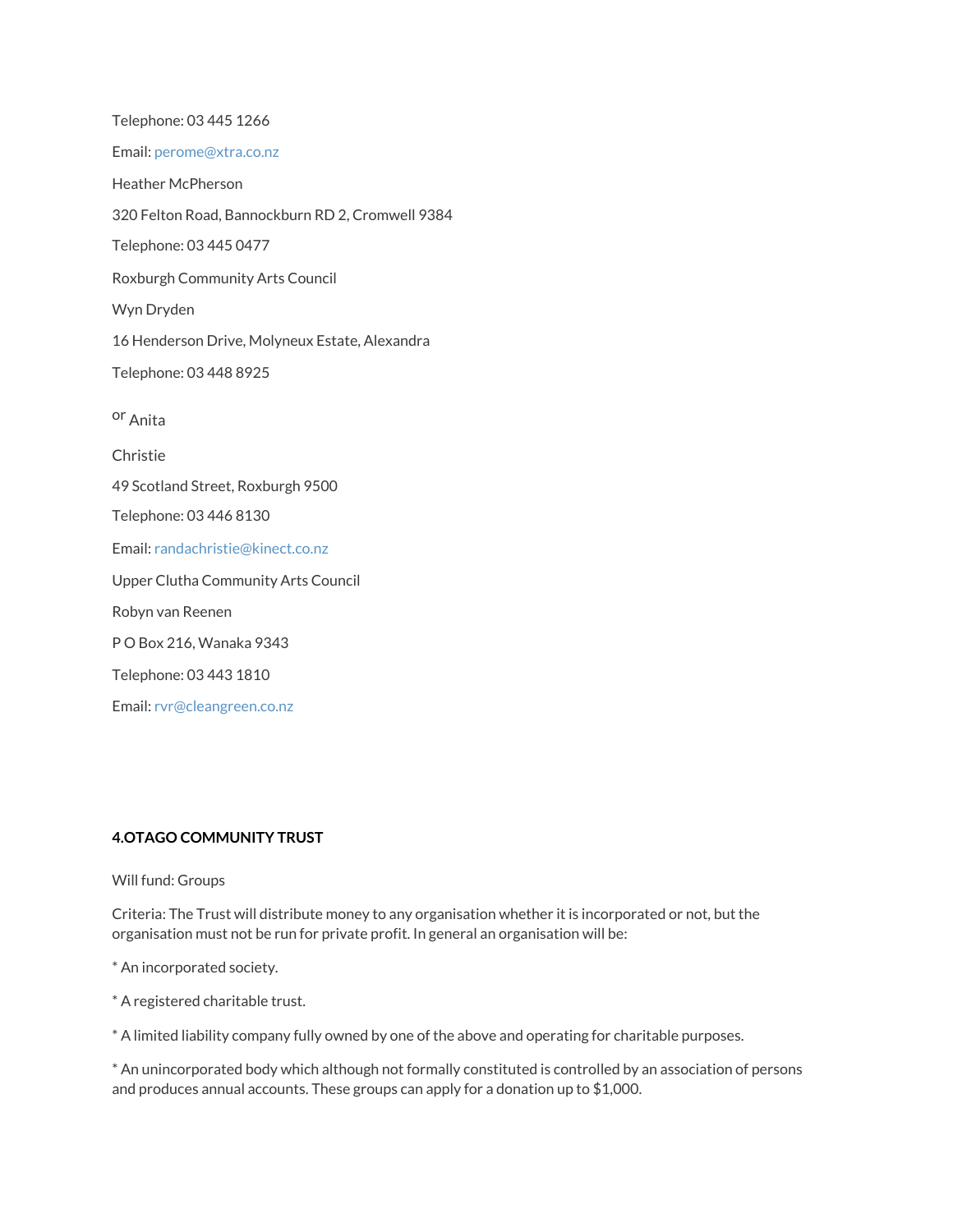Note: It is important that the Trust is aware of the tax status of all the above types of organisations which apply for a donation. See details on the application form.

Districts: Otago Region excluding Queenstown, Arrowtown and West-Otago.

\* Art and Culture including performances, events, societies and master classes.

Expenses funded: most costs/expenses eligible - see exclusions for more information

Purposes not funded: # Endowments.

# Political parties or lobby groups.

# Projects which the Trustees consider to be the responsibility of local or central government.

# Projects intended to repay debt.

# Projects in retrospect.

Expenses not funded: # Individuals

# Commercial organisations

# Sponsorships

# Travel to conferences, seminars, reunions etc.

# Mainstream salaries, rents or similar overhead costs.

About the fund

History of fund: The Trust was established under the Trustee Restructuring Act 1988.

Fund Objectives: The objective of the Trust is to help organisations carrying on charitable, cultural, philanthropic and recreational work which is of benefit to the people of Otago. Each application is judged on its own merits and its potential value to the community.

Funds available: \$5,500,000.00 Upper limit: No set upper limit.

Funding last year: \$3,415,020.00

Grants last year: 233

How to apply: The Otago Community Trust has established a set of guidelines for organisations seeking a donation.

Applications should always be submitted on the Trust's application form. Additional information in support of the application may be attached.

#### When to Apply

While applications will be accepted at any time, organisations may receive only one donation during the Trust's financial year which ends on 31 March. If you are unsuccessful with an application you may apply again during that year.

Info required: Application form required with a detailed proposal, budget, other fundraising efforts, benefit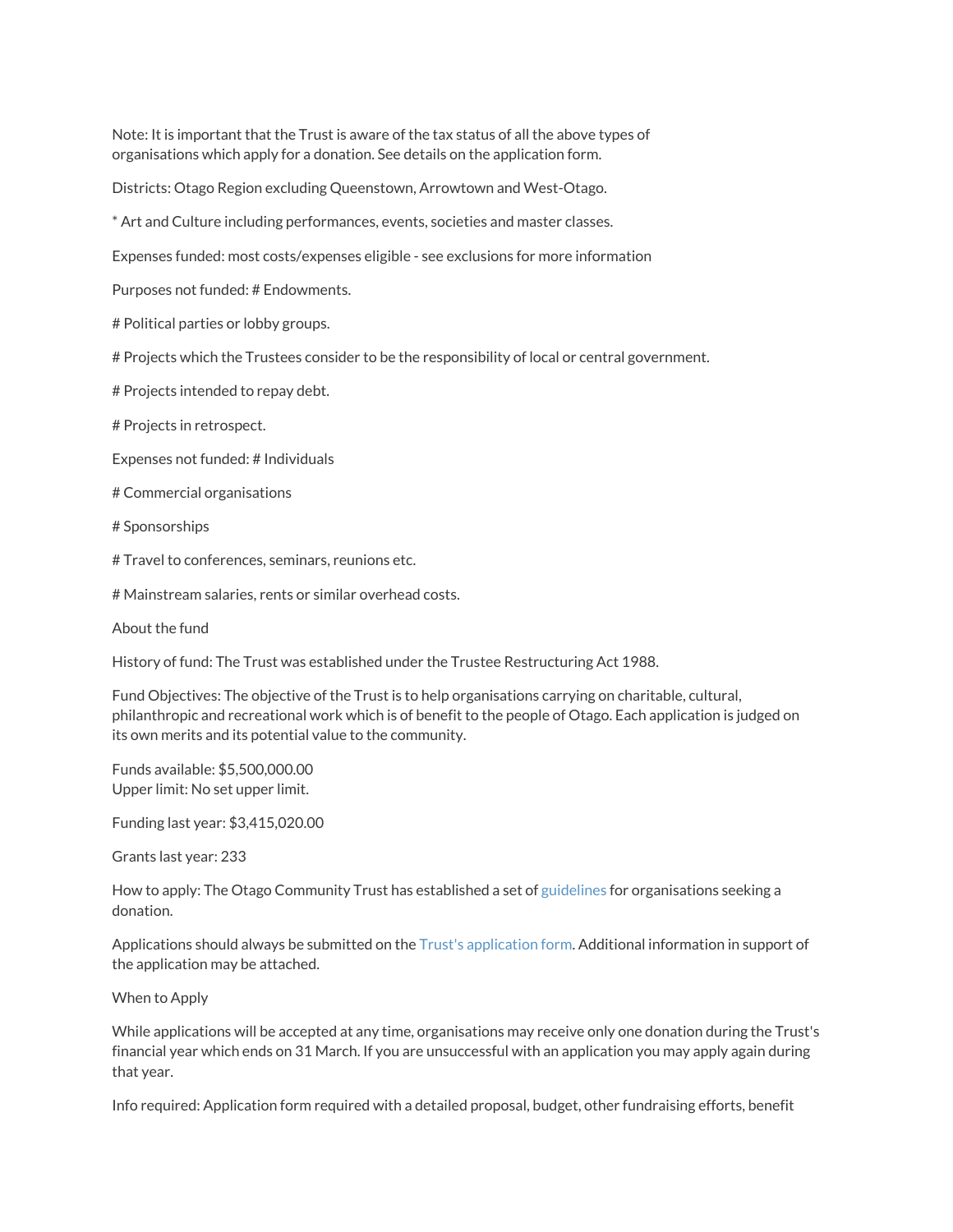to the group and wider community, audited accounts and annual report included.

Decision process: It usually takes about 2-3 months to process large applications. Small donation applications take over three months.

Decision makers: The Trustees of the Otago Community Trust

Notified: In writing

How payment is made: By cheque or direct credit, once conditions of the donation offer are met.

Reports required: The Trust would like to know how your project went, and importantly how your project contributed to making your community a better place to live, work and play. The Trust will write to you 12 months after your donation was approved asking you to complete an Accountability Report.

Donations Manager, Otago Community Trust

Phone: 0800 10 12 40 Fax: (03) 477 1869

e-mail: info@oct.org.nz Web: http://www.oct.org.nz/applying\_for\_donations/

## **5.NZ COMMUNITY TRUST** [NZCT is one of New Zealand's largest gaming trusts]

NZ Community Trust

Will fund: Groups

Criteria: Any Charitable, Philanthropic or Culture purpose, or any other purpose that is beneficial to the community or any section of it. This includes but is not limited to: Sporting Clubs and Amateur sporting teams, recognised social service or welfare agencies and educational organisations.

Districts: National

Purposes funded: \*Arts \* Culture \*Children \*local communities \*education \*health \*sport & recreation \*youth \*elderly

Purposes not funded: \*Professionalism \*Retrospective Costs \*Individuals \*Trade tournaments \*Commercial gain \*

Expenses not funded: Sport: 1. Professional sports, apart from where a professional is involved in coaching, training or development of junior sport. 2. Grants to non affiliated or social sports clubs or teams, including those playing in corporate leagues 3. Trade tournaments or sporting events staged primarily for commercial publicity and/or the benefit of a select industry group. 4. Affilliation fees, individual or team memberships and subscriptions. 5. Dress uniforms, tracksuits (unless for school, regional or national representative teams), training uniforms and personal gear bags. 6. Laundry costs, commercial gym fees and major medical costs 7. Cash prizes or large non-cash prizes 8. Grants to any sports facility run for commercial profit, such as billiard parlors, 'country clubs' for golf, or clubs with closed memberships. 9. Grants to clubs that use commercial gaming machine hotel sites as a clubroom or sporting venue.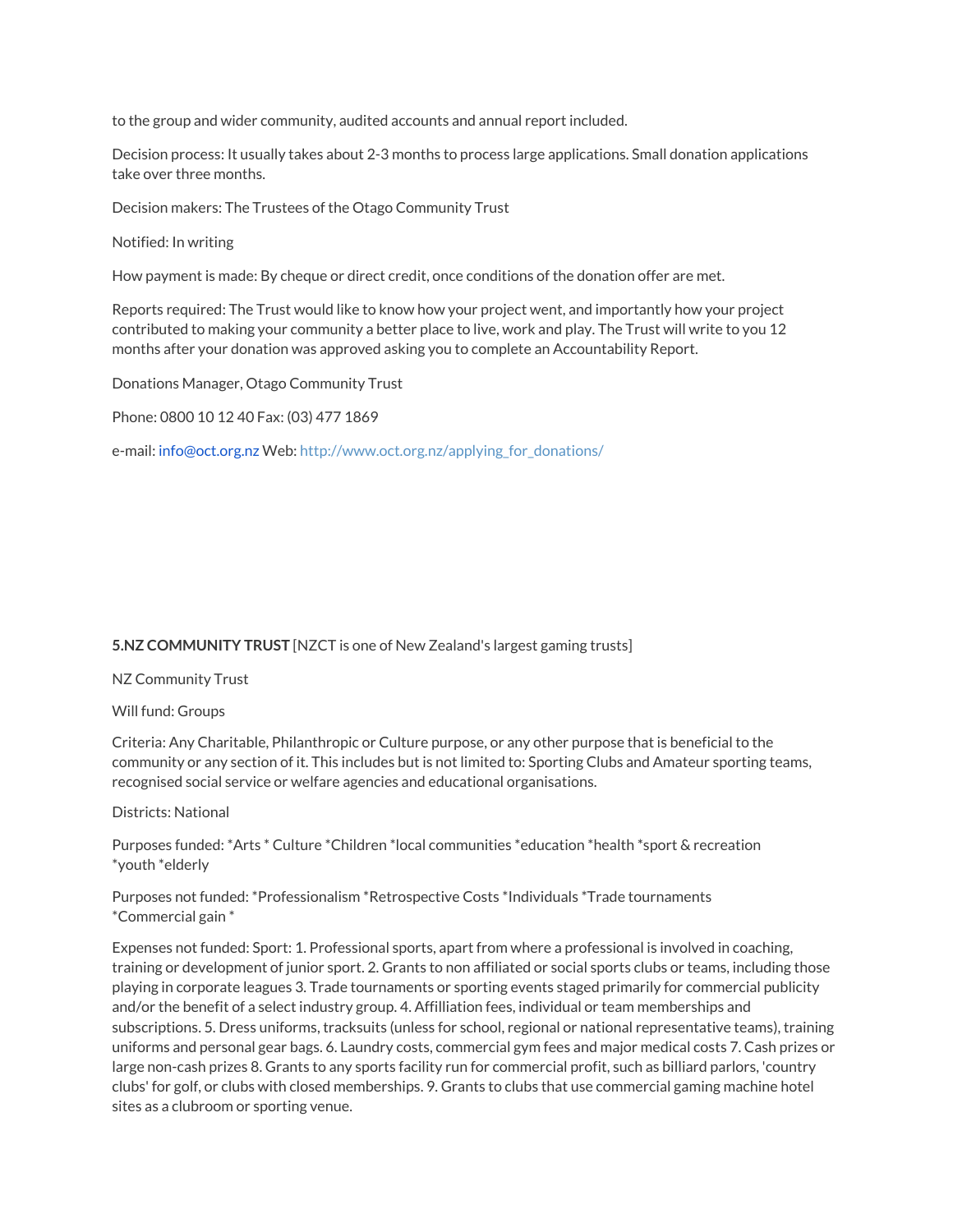## About the fund

History of fund: The Trust was formed 17/8/98. From the beginning of 2009, close-off dates for applications were introduced to help streamline the grants process and help grants applicants with their funding planning.

Fund Objectives: NZCT's main focus is to provide funds for amateur sport. Around 80% of our grants are for sporting purposes. We also support other important causes, including rescue and life saving services, arts and community groups and education.

Funding last year: \$5,048,909.00

Grants last year: 496

Application process

How to apply: Application form can be downloaded from the website or can be uplifted from gaming venues operated by the Trust or alternatively contact the trust direct

Our close-off date for receiving grant applications is the 20th of each month. We aim to confirm grant decisions by the end of the following month.

Decision process: Around six weeks after close off date. Decision makers: Net Proceeds Committee of NZCT

Notified: Email

How payment is made: Direct Credit

Reports required: Your consent to be audited and declaration form must be signed. Receipts or any unused funds must be returned to NZCT.

Other information: For all applications:

An original bank deposit slip for your organisation. If your application is successful, NZCT will direct credit the grant funds to this account.

Two quotes for each item you would like funded.

An official resolution to apply specifically for this funding including the original signature of the secretary of your organisation.

For GST registered organisations: The GST number of your organisation.

For incorporated societies: A copy of the Certificate of Incorporation for your organisation.

For organisations with IRD charitable status: A copy of the IRD Charitable Letter of Confirmation for your organisation.

For applications of \$10,000 or more: The most recent year-end financial accounts (preferably audited) for your organisation.

For applications of \$20,000 or more: A list of all grants your organisation has received over the past financial year and the current year to date. The list must show from whom the grant was received, the amount of the grant and the purpose of each grant.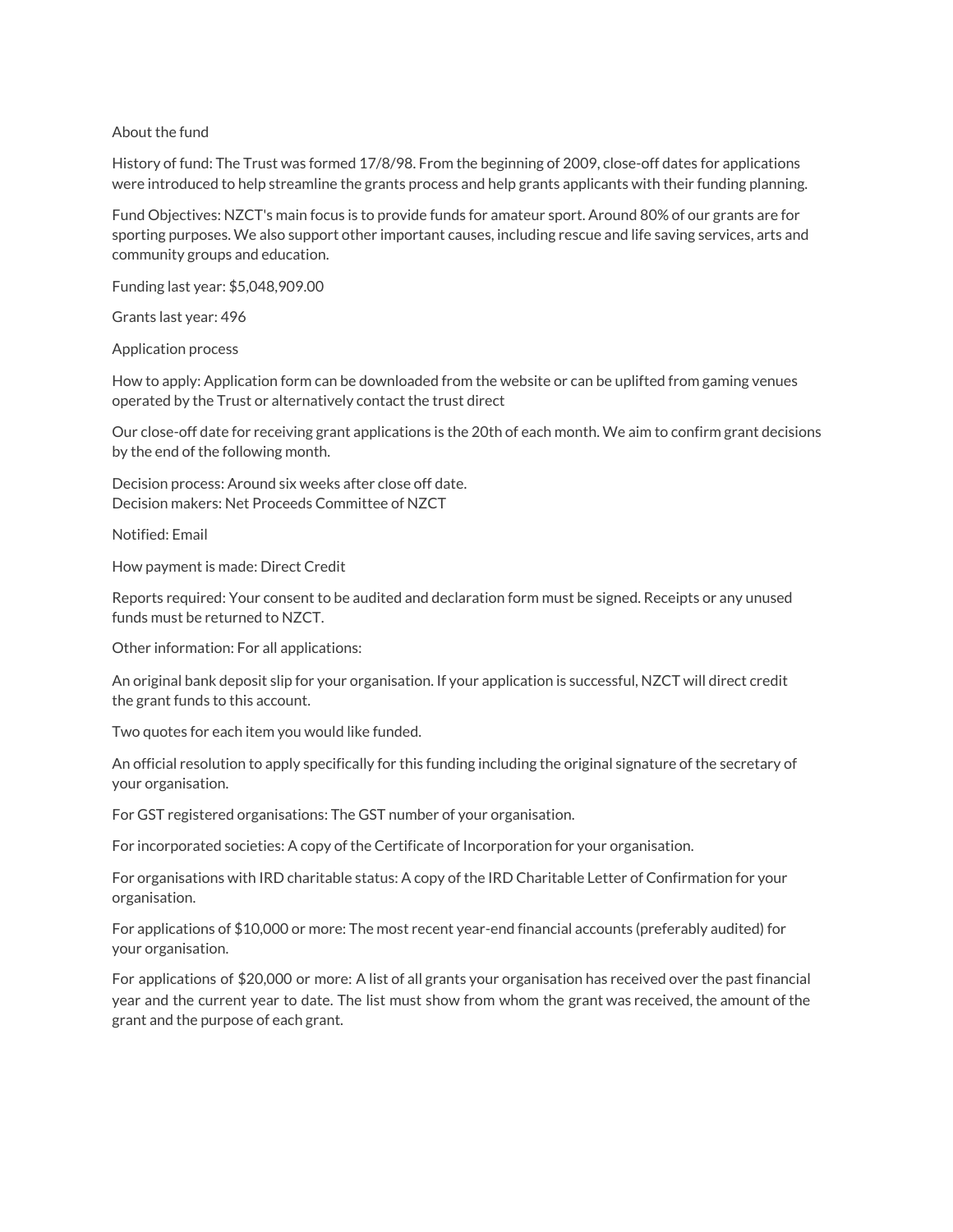## **6.The Mazda Foundation Trust**

Closing dates: 31 March ,30 June , 30 September

### About the fund

History of fund: Mazda since 1972 has been offering New Zealanders vehicles that are a little out of the ordinary. During that time as well as meeting the nation's everyday motoring needs we have introduced an array of innovative and lifestyle vehicles that today are characterized by technological innovation and superb quality. Mazda through this time has also participated in the community beyond the traditional role of an automotive organization, fostering a spirit of community involvement. It is from this that the concept of the Mazda Foundation has emerged.

#### Fund Objectives:

The Mazda Foundation Trust aims include (but are not limited to) the provision of financial aid to individuals and causes which may qualify for income tax deductibility for gifts and which provide:

Assistance towards the maintenance and improvement of the natural environment

Assistance in the advancement of culture and education to achieve excellence at all levels in the community

Assistance to young people through advancement of education and employment skills development, with particular emphasis on children from deprived backgrounds

Assistance in the arts where the goal is to educate and expose the NZ public on NZ culture.

#### Application process

How to apply: Application guidelines and form can be downloaded here or from our website or from the contact address given.

There are three closing dates for funding rounds every year: 31 March, 30 June and 30 September. Applications can be submitted for any of these rounds by sending us a submission before the due date.

Info required: \* Organisation information \* Purpose of grant \* Indication of what area the grant is targeted towards: \* arts/culture \*education \* employment/skills development or other (please specify) \*detailed outline of the project including proposed timeline and implementation schedule. \* Referee who can endorse the project

Decision process: Successful applicants are notified after the Trustee meetings held in April, July and October.

Decision makers: Mazda Foundation Trustees

Notified: Refer to Funder

How payment is made: Refer to Funder

Reports required: Negotiated between successful applicants and the Trustees.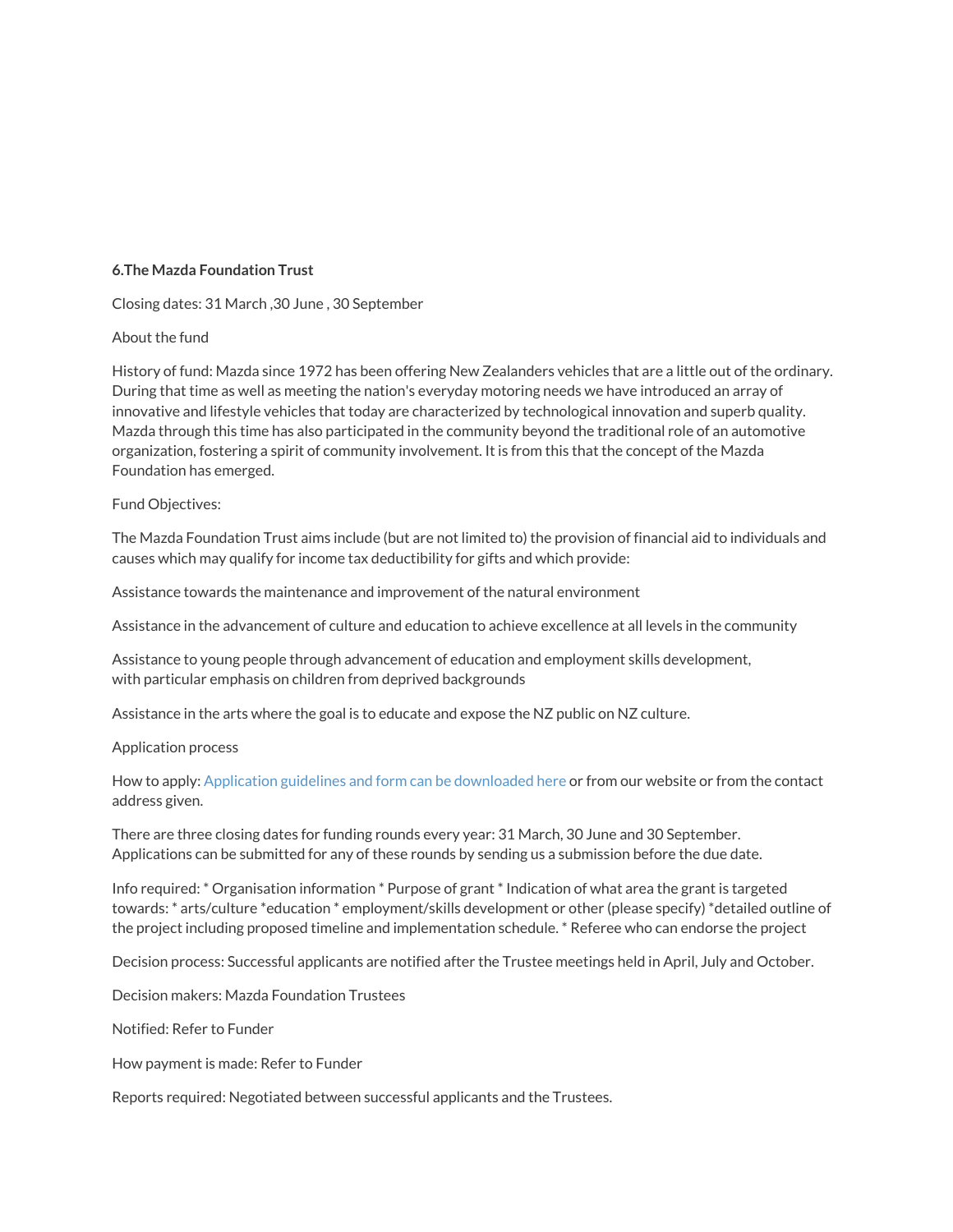Contact details

The Secretary

Mazda New Zealand

Phone: 09 571 9722 Fax: 09 571 9730

e-mail: smcgowan@mazda.co.nz Web: http://www.mazdafoundation.org.nz

**7. PUB CHARITY** [As a Charitable Trust our focus is on supporting communities all over New Zealand]

We make a huge difference to a wide range of local causes each year by returning millions of dollars in gaming machine proceeds to New Zealand communities.

What's unique about Pub Charity is our target of returning 95% of available donation funds right back into the community where they were raised. This means the gaming machines in Pub Charity venues really are supporting their local communities.

It is Pub Charity's policy to return funds generated from a local community back into that community. This means that to be eligible for a Pub Charity donation, there must be a Pub Charity venue operating in your region. To find out if there is a Pub Charity venue in your area click here

# **READ THE CRITERIA**

The Pub Charity Board of Trustees met on 30 November 2011 and considered the criteria for the distribution of Net Proceeds. They determined that the current criteria will remain unchanged for the coming year 2011/2012. To view a PDF of the Pub Charity Donation Criteria, click here

Here are some of the key things you need to be aware of before you apply for funding.

- Your organisation must be: an incorporated society; a charitable body recognised by the Inland Revenue Department; a non-profit organisation; and/or, if applicable, a club or group affiliated to or a member of a recognised national organisation. It must have a valid constitution and a set of rules and be able to produce on request credible financial statements.
- Your organisation must have a bank account in the name of your club/group or organisation.
- Only a beneficiary or member of the organisation can apply for funding on behalf of your organisation.
- If you are applying for property maintenance or purchase costs, you will need to provide supporting information as to the tenure or ownership of the relevant property.
- No applications will be accepted from an applicant who operates their own gaming machines.
- Applications must be for charitable purposes and will need to be within one of the following donation distribution groups:
- Community, culture and arts
- Education (including pre-school, kindergartens, playgroups, Kohanga Reo)
- Fire brigade, ambulance, life saving
- Health, and health-related purposes

○ Youth

○ Sport, recreation, leisure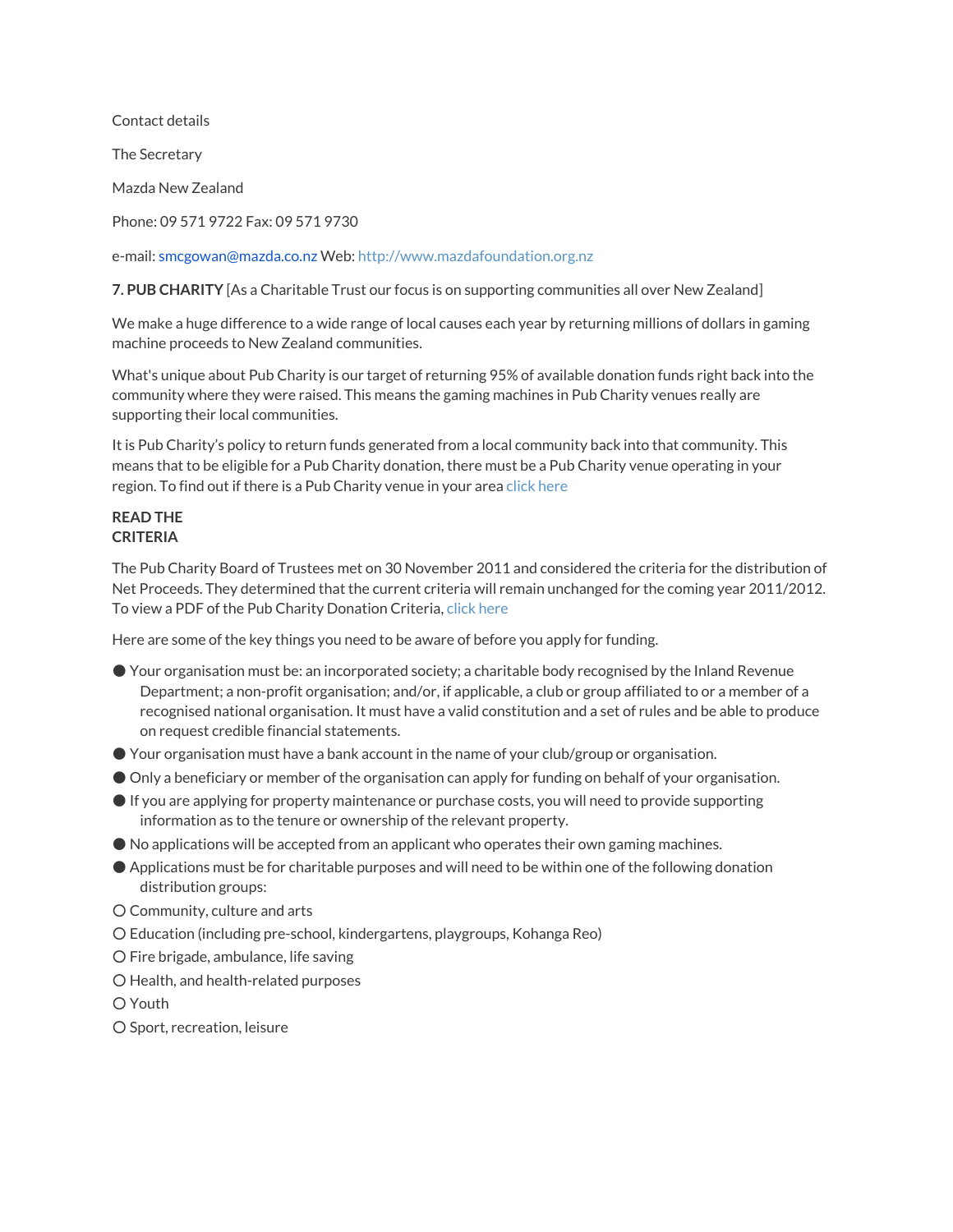### **COMPLETE THE APPLICATION**

It is really important that you complete all the applicable areas of your form and provide all the information we need – otherwise we won't be able to process your application.

Download a PDF on how to fill out the Pub Charity Application Form.

### **Requirements**

Pub Charity must keep all original applications and attachments on file for Department of Internal Affairs audit purposes, whether they are successful or not, so please make a copy of all the documents that you send in. We are unable to provide copies once received.

We wish you the very best of luck with your application.

SEND US YOUR APPLICATION

Send the completed form and all required documents to:

Pub Charity

Level 2, 190 Taranaki Street

PO Box 27009

WELLINGTON

#### **Important:**

To maximise your chance of success, it is best to send your application in well before the deadline date to allow time for any queries to be resolved prior to consideration.

Applications must be physically received at our office (not our Post Office Box) by 5pm of deadline date to be processed for the next Net Proceeds Committee meeting.

**8. ASIA:NZ ARTS GRANTS** [Through our arts grants, we support New Zealand-based organisations and individuals running projects of merit that educate New Zealanders about Asian arts and culture]

Will fund: Groups and Individuals

Criteria: \* Arts and cultural institutions

- \* New Zealand-based arts professionals
- \* Local and regional councils
- \* Festival and event organisers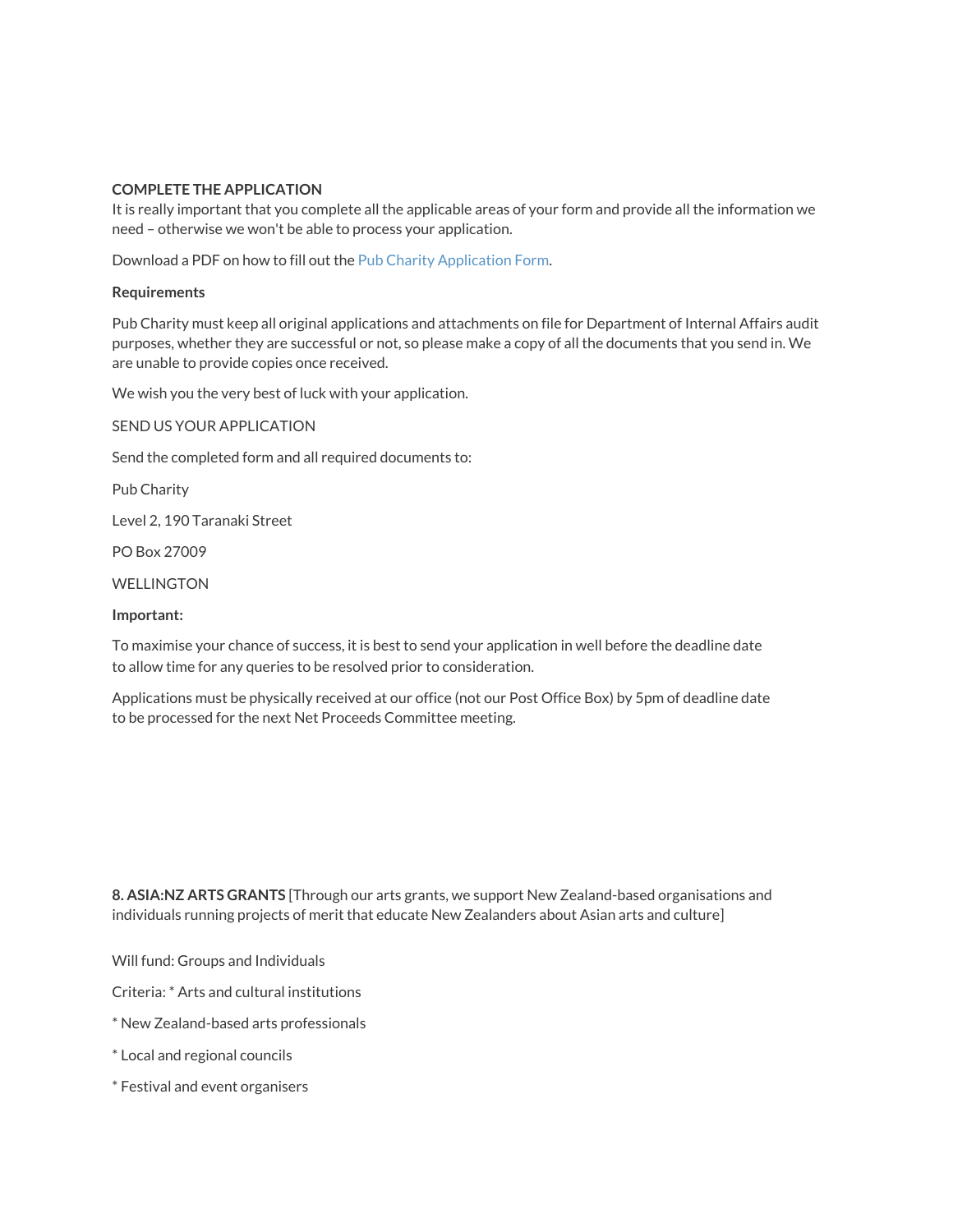\* Individuals (must be New Zealand citizens or permanent residents)

Note: We are no longer able to support community projects that primarily benefit the applicant community. Community-based projects must demonstrate support by local government or arts institutions. We are in the process of updating our application form to reflect these changes.

If you are unsure about your eligibility to apply, please email culture@asianz.org.nz.

### Districts: National

Purposes funded: The grants cover professional development and arts as well as community events or projects supported by local government.

Expenses funded: \*Costs associated with participation in artist-in-residence programmes in the Asian region

\*Costs associated with work placements for arts professionals in the Asian region

\*Hosting of international speakers, teachers, and arts practitioners from the Asian region.

Purposes not funded: Projects that have already been completed \*Promotional projects run by diplomatic posts \*Commercial projects, or events or projects that will accrue profit \*Ongoing assistance for the same project \*Conference attendance

Expenses not funded: Information not available.

### About the fund

History of fund: Asia New Zealand Foundation is a non-profit, apolitical organisation dedicated to promoting greater understanding between New Zealand and its Asian neighbours.

Fund Objectives: Through the arts and community grants we support New Zealand-based organisations and individuals running projects of merit that educate New Zealanders about Asian arts and culture. Asia:NZ will also accept applications for funding to attend self-organised artist residencies.

Upper limit: Up to \$4,000

Application process

**How to apply:** Ensure you have carefully read the guidelines section of the form before applying. Only apply if the start date of your event or project is four weeks or more from the deadline date.

Complete all sections of the application form: there is a checklist at the end which will help you determine if you have provided all the required documentation.

Info required: \*Applications must show how the project will reach the wider community \*Applicants must submit reports on all previous grants they have had before a new application will be considered \*Community groups may apply in only one grant round per financial year (July 1 - June 30) \*Competitive quotes must be included with all applications \*Incomplete or late applications will not be considered.

Decision process: You will be notified of the result of your application within two to six weeks of the deadline.

Decision makers: Asia:NZ

Notified: In writing

How payment is made: Direct Credit

Reports required: It should be noted that Asia:NZ is liable to inspection by the Office of the Auditor General. Therefore, all successful applicants will be required to account for the spending of funds received. Asia:NZ will